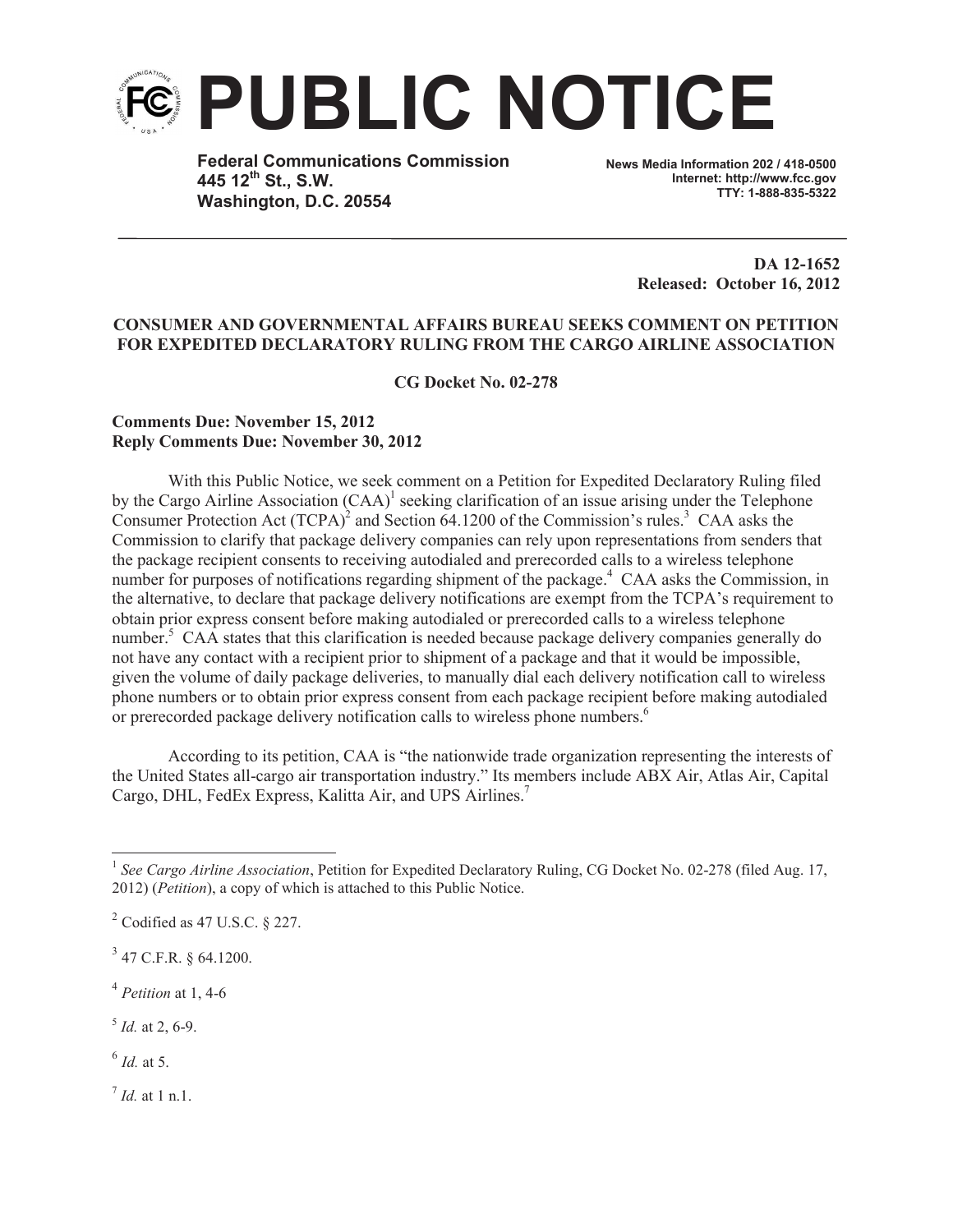Pursuant to sections 1.415 and 1.419 of the Commission's rules, $\delta$  interested parties may file comments and reply comments on or before the respective dates indicated on the first page of this Notice. Comments may be filed using the Commission's Electronic Comment Filing System (ECFS). *See Electronic Filing of Documents in Rulemaking Proceedings*, 63 FR 24121 (1998).

- Electronic Filers: Comments may be filed electronically using the Internet by accessing the ECFS: http://fjallfoss.fcc.gov/ecfs2/.
- Paper Filers: Parties who choose to file by paper must file an original and one copy of each filing.
- Filings can be sent by hand or messenger delivery, by commercial overnight courier, or by first-class or overnight U.S. Postal Service mail. All filings must be addressed to the Commission's Secretary, Office of the Secretary, Federal Communications Commission.
- All hand-delivered or messenger-delivered paper filings for the Commission's Secretary must be delivered to FCC Headquarters at 445  $12^{th}$  St., SW, Room TW-A325, Washington, DC 20554. The filing hours are 8:00 a.m. to 7:00 p.m. All hand deliveries must be held together with rubber bands or fasteners. Any envelopes and boxes must be disposed of before entering the building.
- Commercial overnight mail (other than U.S. Postal Service Express Mail and Priority Mail) must be sent to 9300 East Hampton Drive, Capitol Heights, MD 20743.
- U.S. Postal Service first-class, Express, and Priority mail must be addressed to 445 12<sup>th</sup> Street, SW, Washington DC 20554.

People with Disabilities: To request materials in accessible formats for people with disabilities (braille, large print, electronic files, audio format), send an e-mail to fcc504@fcc.gov or call the Consumer  $\&$ Governmental Affairs Bureau at 202-418-0530 (voice), 202-418-0432 (tty).

The proceeding this Notice initiates shall be treated as a "permit-but-disclose" proceeding in accordance with the Commission's *ex parte* rules.<sup>9</sup> Persons making *ex parte* presentations must file a copy of any written presentation or a memorandum summarizing any oral presentation within two business days after the presentation (unless a different deadline applicable to the Sunshine period applies). Persons making oral *ex parte* presentations are reminded that memoranda summarizing the presentation must (1) list all persons attending or otherwise participating in the meeting at which the *ex parte*  presentation was made, and (2) summarize all data presented and arguments made during the presentation. If the presentation consisted in whole or in part of the presentation of data or arguments already reflected in the presenter's written comments, memoranda or other filings in the proceeding, the presenter may provide citations to such data or arguments in his or her prior comments, memoranda, or other filings (specifying the relevant page and/or paragraph numbers where such data or arguments can be found) in lieu of summarizing them in the memorandum. Documents shown or given to Commission staff during *ex parte* meetings are deemed to be written *ex parte* presentations and must be filed

<sup>8</sup> 47 C.F.R. §§ 1.415, 1.419.

<sup>9</sup> 47 C.F.R. §§ 1.1200 *et seq*.